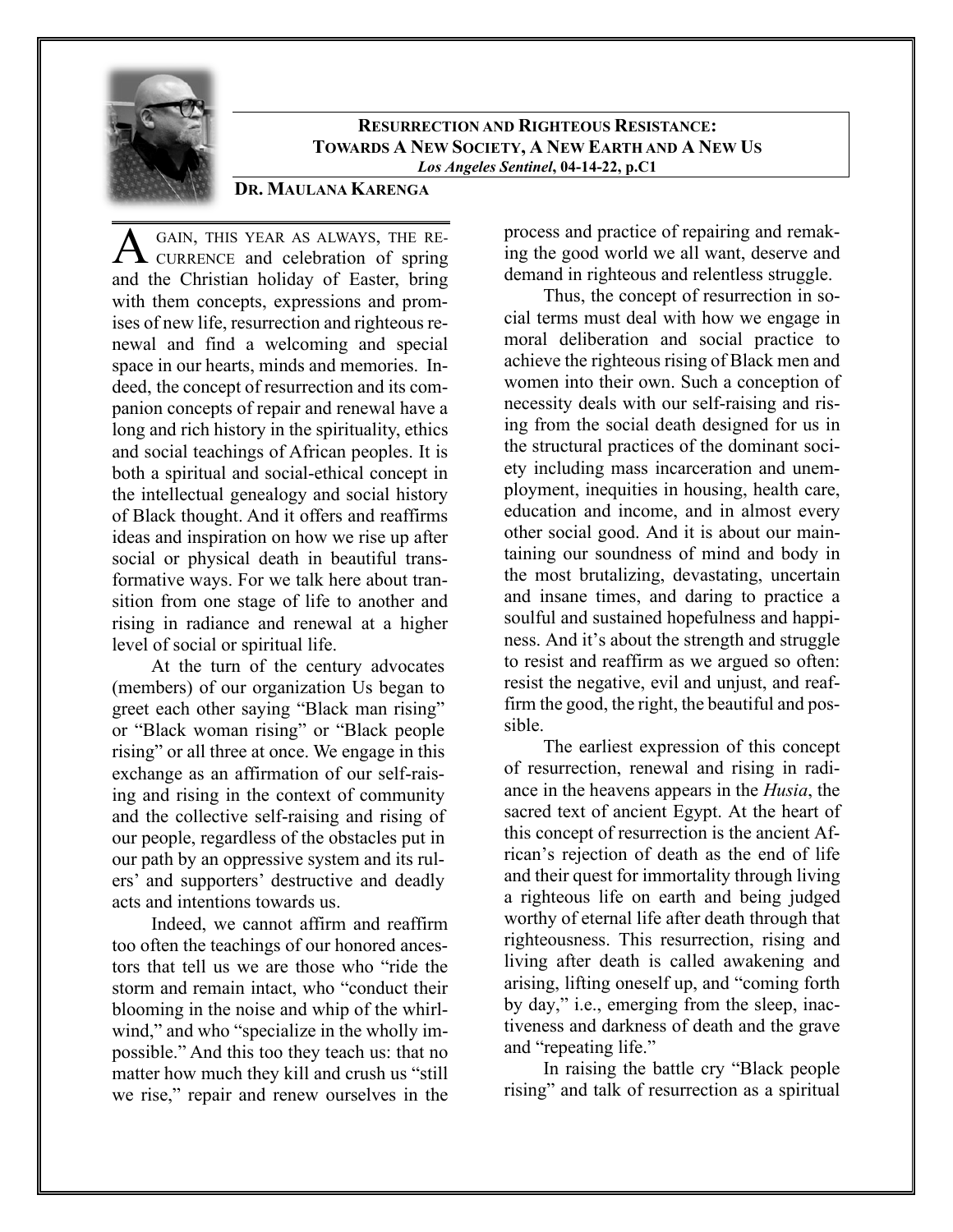## **RESURRECTION AND RIGHTEOUS RESISTANCE: TOWARDS A NEW SOCIETY, A NEW EARTH AND A NEW US** *Los Angeles Sentinel*, 04-14-22, p.C1

## **DR. MAULANA KARENGA**

and social concept, then, we are drawing on this ancient concept that reaches back to the ancient African Kemetic spiritual concept which teaches resurrection and rising in the heavens after death and gaining eternal life through righteousness. A beautiful statement of this deep spiritual understanding is found in the Sacred *Husia* in the affirmation "A glorious spirit in heaven; a continuing powerful presence on earth; resurrection after death; favorable judgement in the Divine domain. These are the gifts of the righteous ones and righteous are those who receive them. They shall be counted among the ancestors. Their names shall endure as a monument. And what they have done on earth shall never perish or pass away."

And we also were/are extracting from and building on the ethical teachings of Nana Maria Stewart, Nana Marcus Garvey, Nana Elijah Muhammad and Nana Malcolm X about resurrection as a social and collective triumph over the social death the established order imposed on us during the Holocaust of enslavement and continues to practice and attempt in the ongoing savagery of systemic racism. The breaking of the bonds of death and grave find current use and relevance not only through rising and being rightfully rewarded among the righteous, but also in the social and spiritual teachings of our people. Nana Maria Stewart began her work and teaching during the Holocaust of enslavement which was a morally monstrous act of physical and cultural genocide and a crime against humanity. And it was designed to ensure the social death of enslaved Africans, i.e., culturally dead to themselves and dead as humans to their enslavers, reduced to objects of labor, sex and entertainment.

It is in this context that Nana Maria Stewart calls on us to resurrect ourselves saying, "Let us make a mighty effort and arise, ..." And again, "O daughters of Africa, Awake! Awake! Arise! No longer sleep nor slumber, but distinguish yourself. Show forth to the world that (you) are endowed with noble and exalted faculties." And she asks African women and all of us to "immortalize your names beyond the grave." Moreover, she calls on us to lay a "foundation for generations yet unborn" and to be united in life, love and struggle.

In his Easter Sermon, April 16, 1922, the Hon. Marcus Garvey lectured on the spiritual and social meaning of "The Resurrection of the Negro." And he called on us to emulate Jesus and strive mightily, rise up from the social death designed for us and "triumph over the slavishness of the past, intellectually, physically, morally and even religiously." He wants us to rise "from the slumber of ages," rise "in thought to higher ideas, to a loftier purpose and a true conception of life." For him, resurrection of his people is through the creation of "a risen life, a life of knowing ourselves," knowing and loving each other and creating an enduring context of freedom and flourishing. And he wants us to practice self-determination, becoming a renewed and strengthened people who are "resurrected not from the will of others to see us rise, but from our own determination to rise irrespective of what the world thinks."

Messenger Elijah Muhammad, founding father of the Nation of Islam, taught the concept of resurrection as a mental, spiritual and social practice and goal for this world in this our time. He spoke and taught of our rising from "the grave of ignorance," the deep ditch of fear and self-doubt. "Resurrection of the dead," he taught, "means resurrection of people who are mentally dead to knowledge of self and truth." And "the time is ripe that you rise up and accept your own." He teaches that we should not want the old world we were born in and to live and die unnecessary deaths in this old world. And we should not be "so absorbed or immersed into the world that (we) cannot get out of it to build one of